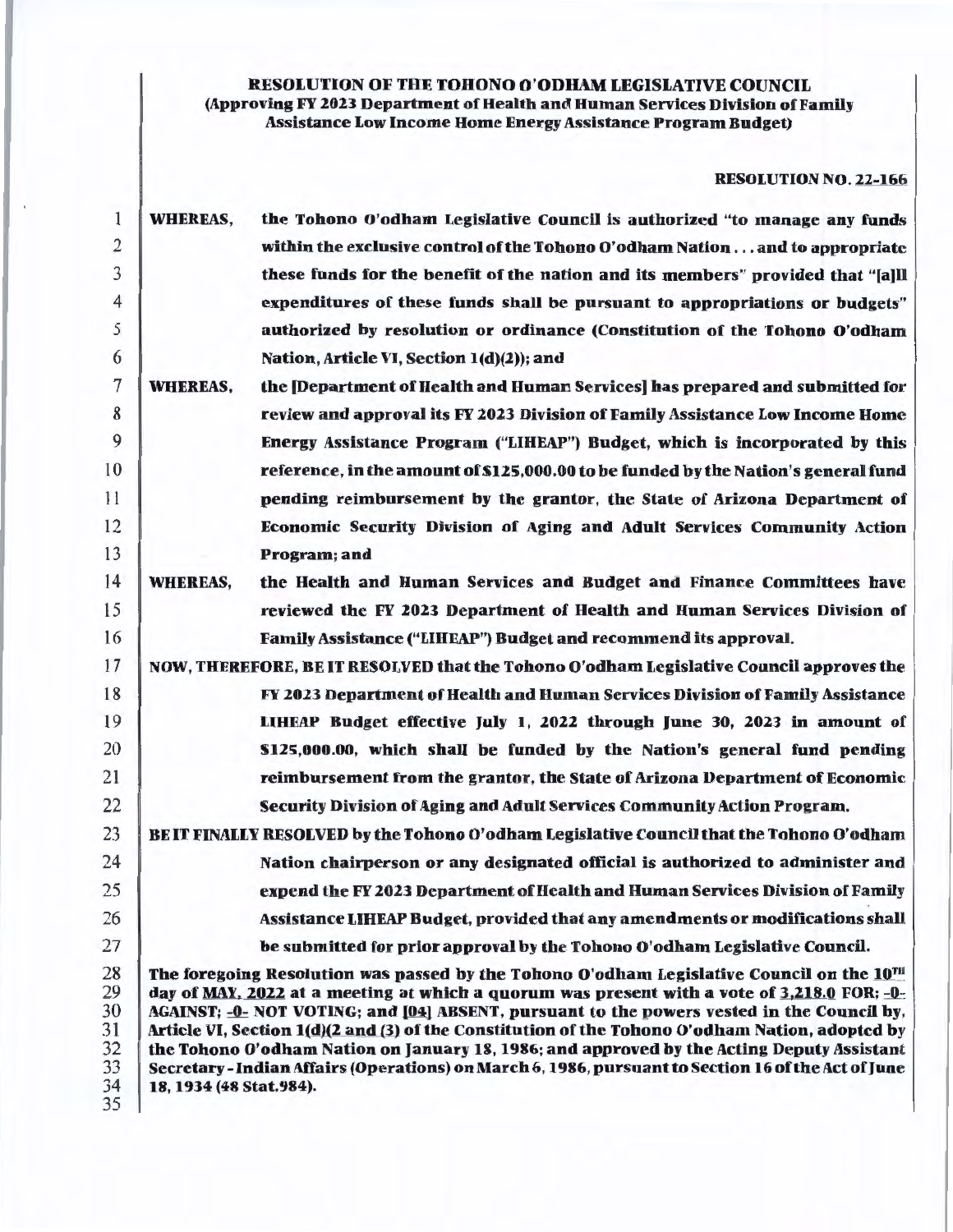RESOLUTION NO. 22-166 (Approving FY 2023 Department of Health and Human Services Division of Family Assistance Low Income Home Energy Assistance Program Budget) Page2of2 TOHONO O'ODRAM LEGISIATIVE COUNCIL mothy Joaquín, Legislative Chairman day of  $, 2022$  **ATTES**  *JUMULULL*<br>pnne Wilson, Legislative Secretary<br>17 day of *Muly*, 2022 Evonne Wilson, Legislative Secretary Said Resolution was submitted for approval to the office of the Chairman of the Tohono O'odham Nation on the  $\sqrt{\frac{2}{\pi}}$  day of  $\sqrt{\frac{2\pi}{\pi}}$ , 2022 at  $\frac{374}{\pi}$  o'clock,  $\sqrt{2}$  .m., pursuant to the provisions of Section 5 of Article VII of the Constitution and will become effective upon his approval or upon his failure to either approve or disapprove it within 48 hours of submittal. TOHONO O'ODHAM LEGISIATIVE COUNCIL mothy Joaqui égislative Chairman on the  $(2$  day of [X] APPROVED  $\sqrt{1 - \frac{2022}{200}}$  ( ] DISAPPROVED  $o$ 'clock. $\binom{r}{1}$  .m. **NED NORRIS, JR., CHAIRMAN**  TOHONO O'ODHAM NATION Returned to the Legislative Secretary on the day of  $-$ , 2022, at  $1:49$  o'clock,  $-$ .m. Evonne Wilson, Legislative Secretary